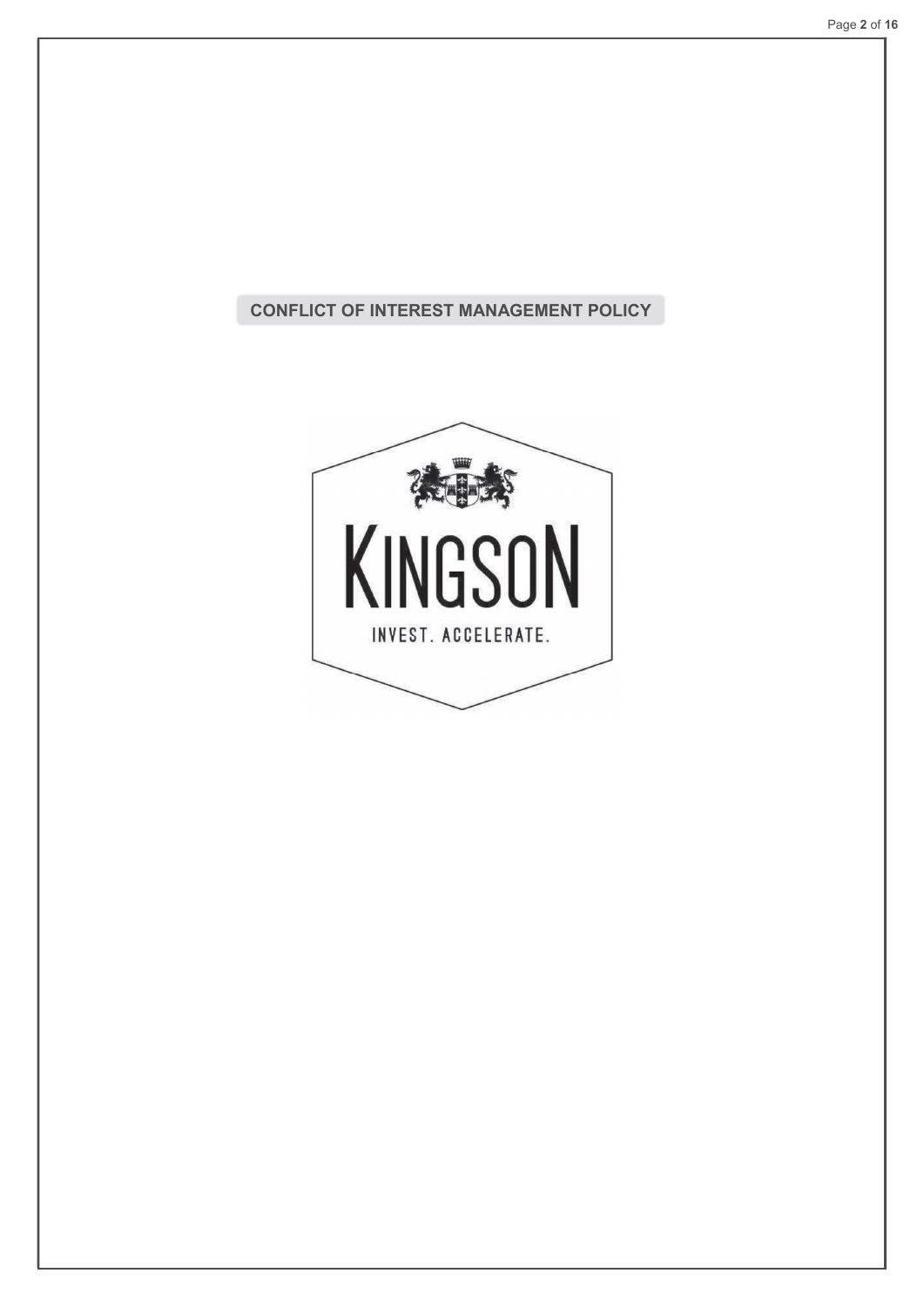|                           |                       | Page 3 |
|---------------------------|-----------------------|--------|
| Version                   | 1.0                   |        |
| Publishing Date           | 31/07/2019            |        |
| Last Review Date          | 28/04/2022            |        |
| Frequency of Review       | Annual                |        |
| <b>Next Review Date</b>   | 28/04/2023            |        |
| Policy Owner              | Gavin Patrick Reardon |        |
| Responsible Business Unit | n/a                   |        |
|                           |                       |        |
|                           |                       |        |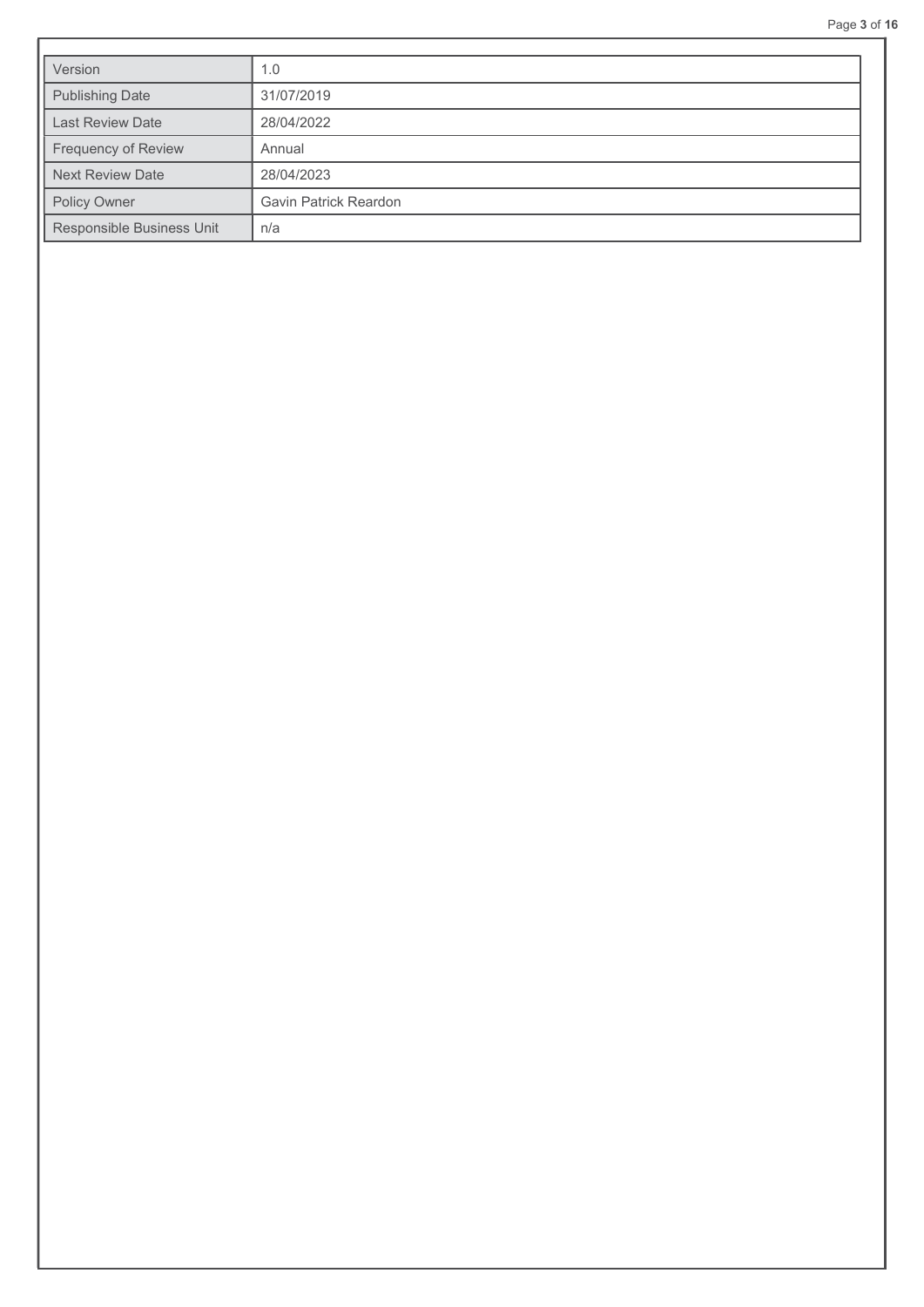# POLICY STATEMENT

- 
- f the organisation are required to familiarise themselves with the policy's requirements and undertake to comply with the stated processes and procedures.

### POLICY ADOPTION

n.

|                                | Page                                                                                                                                                                                                                                                         |
|--------------------------------|--------------------------------------------------------------------------------------------------------------------------------------------------------------------------------------------------------------------------------------------------------------|
| <b>POLICY STATEMENT</b>        |                                                                                                                                                                                                                                                              |
| ٠                              | Any reference to the "organisation" shall be interpreted to include the "policy owner".                                                                                                                                                                      |
| ٠<br>processes and procedures. | The organisation's Governing Body, its employees, volunteers, contractors, suppliers and any other persons acting on behalf<br>the organisation are required to familiarise themselves with the policy's requirements and undertake to comply with the state |
| <b>POLICY ADOPTION</b>         |                                                                                                                                                                                                                                                              |
|                                | By signing this document, I authorise the organisation's approval and adoption of the processes and procedures outlined herein.                                                                                                                              |
| Name & Surname                 | Gavin Reardon                                                                                                                                                                                                                                                |
| Capacity                       | Key Individual                                                                                                                                                                                                                                               |
| Signature                      |                                                                                                                                                                                                                                                              |
| Date                           | 28/04/2022                                                                                                                                                                                                                                                   |
|                                |                                                                                                                                                                                                                                                              |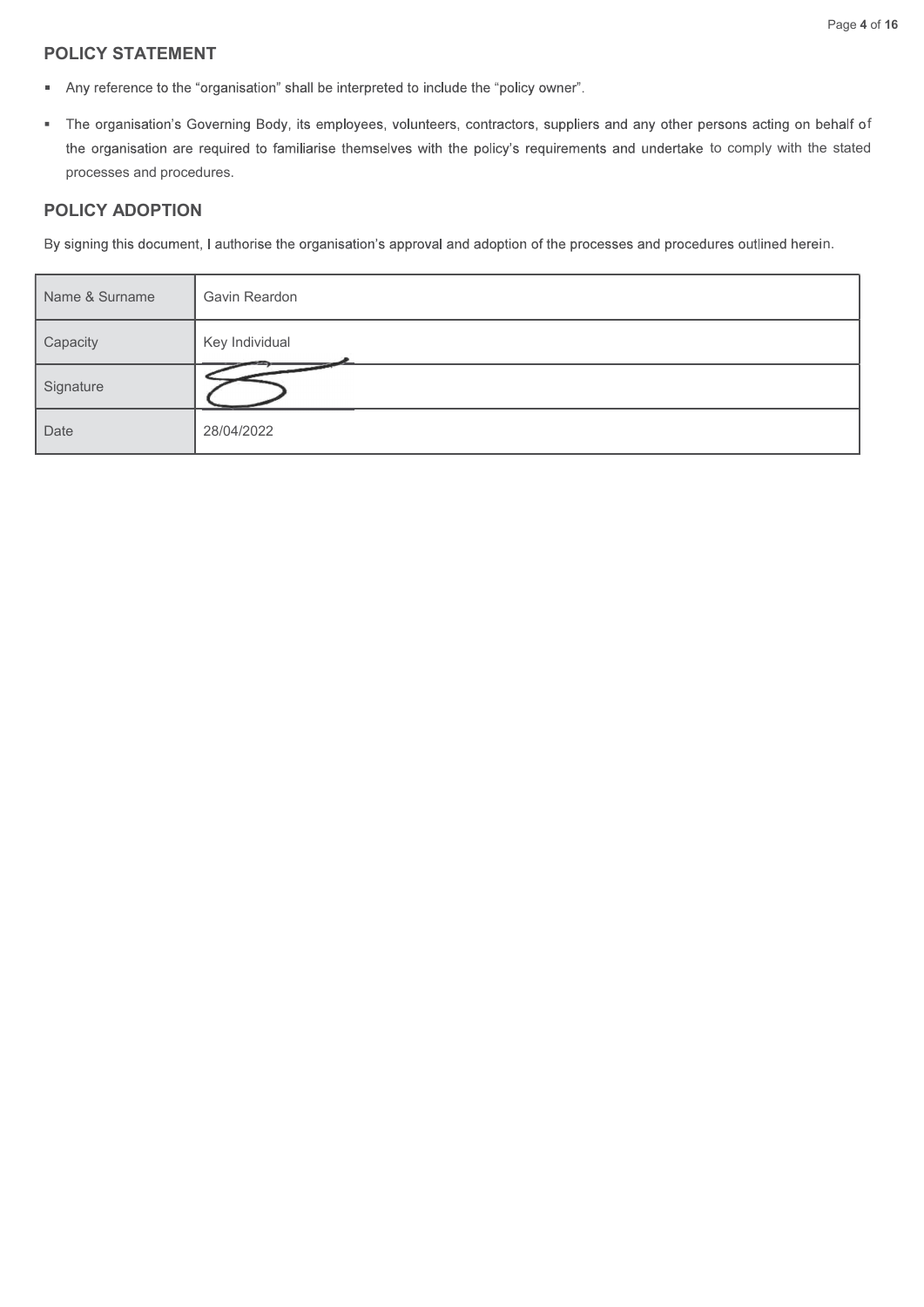# TABLE OF CONTENTS

|    | <b>TABLE OF CONTENTS</b> |  |
|----|--------------------------|--|
|    | 1.1                      |  |
|    | 1.2                      |  |
|    | 1.3                      |  |
|    | 1.4                      |  |
|    | 1.5                      |  |
|    | 1.6                      |  |
|    | 17                       |  |
| 2. |                          |  |
| 3. |                          |  |
|    | 3.1                      |  |
|    |                          |  |
|    | 3.3                      |  |
| 4. |                          |  |
| 5. |                          |  |
| 6. |                          |  |
| 7. |                          |  |
| 8. |                          |  |
| 9. |                          |  |
|    |                          |  |
|    |                          |  |
|    |                          |  |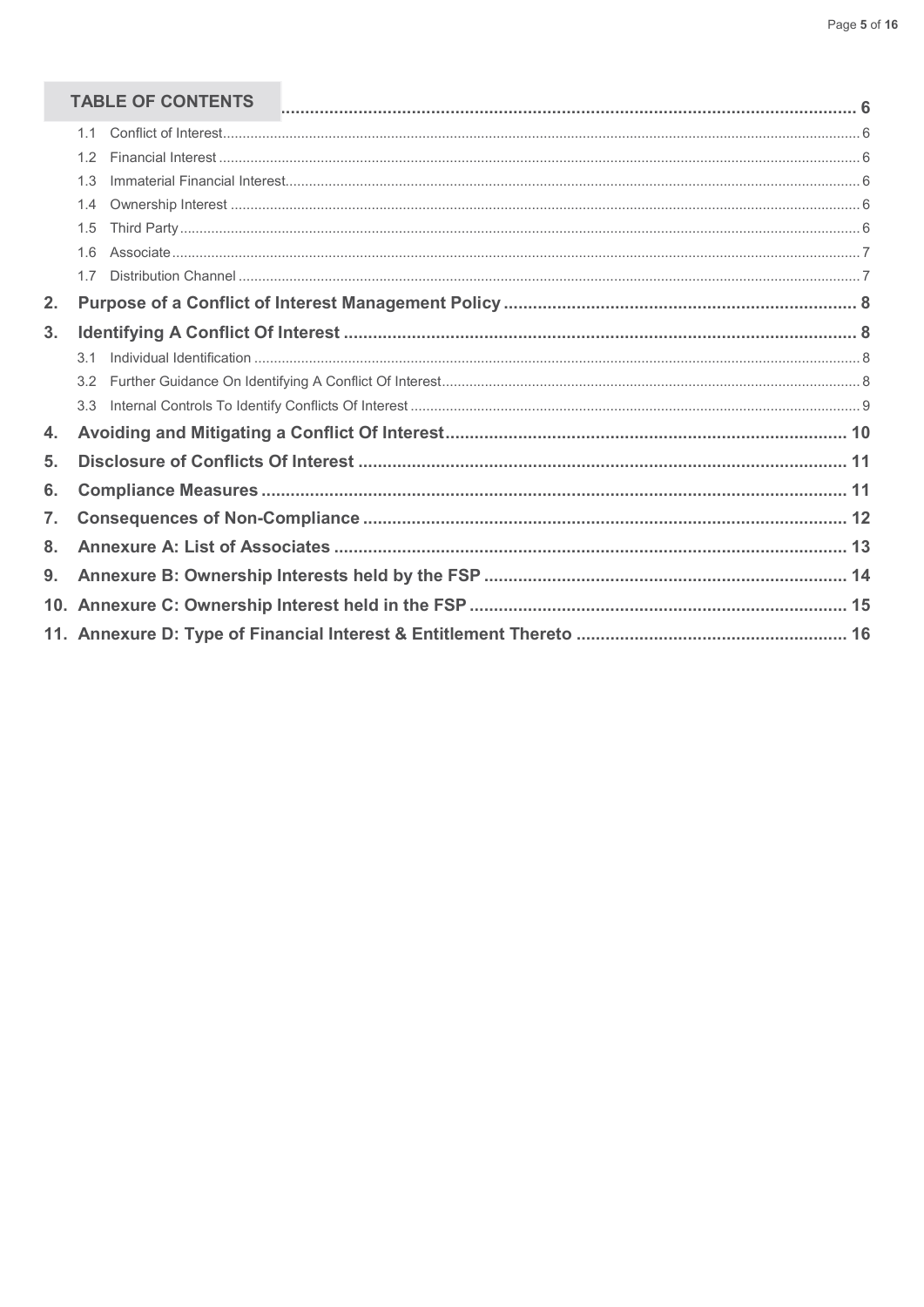#### Page 6 of 16

# 1. DEFINITIONS

# 1.1 Conflict of Interest

Conflict of Interest means any situation in which a provider or a representative has an actual or potential interest that may, in rendering a financial service to a client:

- influence the objective performance of his, her or its obligations to that client; or
- prevent a provider or representative from rendering an unbiased and fair financial service to that client, or from acting in the r. interest of that client,

including but not limited to:

- a financial interest;
- an ownership interest;
- any relationship with a third party.

# 1.2 Financial Interest

Financial Interest means any cash, cash equivalent, voucher, gift, service, advantage, benefit, discount, domestic or foreign travel, hospitality, accommodation, sponsorship, other incentive or valuable consideration, other than:

- an ownership interest;
- training, that is not exclusively available to a selected group of providers or representatives, on:
	- products and legal matters relating to those products;
	- general financial and industry information;
- specialised technological systems of a third party necessary for the rendering of a financial service, but excluding travel uding but not limited to:<br>
an ownership interest;<br>
any relationship with a third party.<br> **Financial Interest**<br>
ilal Interest means any cash, cash equivalent, voucher, gift, service, advantage, be<br>
hospitality, accommodatio
- a recognised qualifying enterprise development contribution to a qualifying beneficiary by a provider that is a measured entity.

#### 1.3 Immaterial Financial Interest

Immaterial Financial Interest means any financial interest with a determinable monetary value, the aggregate of which does not exceed R1 000 in any calendar year from the same third party in that calendar year received by:

- a provider who is a sole proprietor; or
- a representative for that representative's direct benefit;
- a provider, who for its benefit or that of some or all of its representatives, aggregates the immaterial financial interest paid to its representatives.

#### 1.4 Ownership Interest

Ownership Interest means

- any equity or proprietary interest, for which fair value was paid by the owner at the time of acquisition, other than equity or a proprietary interest held as an approved nominee on behalf of another person, and
- **·** includes any dividend, profit share or similar benefit derived from that equity or ownership interest.

# 1.5 Third Party

Third Party means

- a product supplier;
- another provider;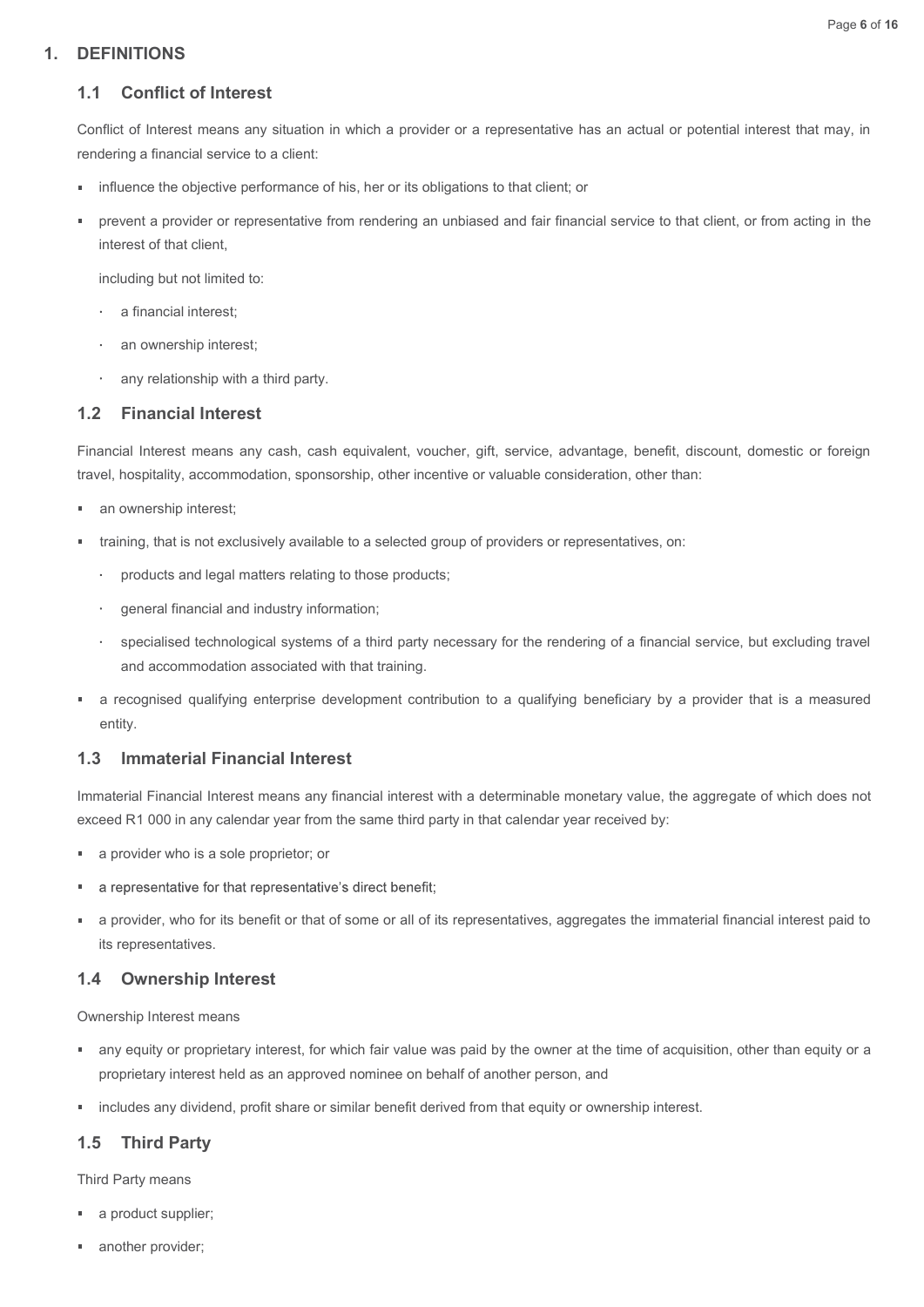- an associate of a product supplier or a provider;
- a distribution channel;
- any person who in terms of an agreement or arrangement with a person referred to above provides a financial interest to a provider or its representatives. <table>\n<tbody>\n<tr>\n<td>■</td>\n<td>an associate of a product supplier or a provider;</td>\n</tr>\n<tr>\n<td>■</td>\n<td>a distribution channel;</td>\n</tr>\n<tr>\n<td>■</td>\n<td>any person who in terms of an agreement or arrangement with a person referred to above provider or its representatives.</td>\n</tr>\n<tr>\n<td>1.6</td>\n<td>Associate</td>\n</tr>\n<tr>\n<td>4.6</td>\n<td>Associate means</td>\n</tr>\n<tr>\n<td>■</td>\n<td>in relation to a natural person:</td>\n</tr>\n<tr>\n<td>■</td>\n<td>a period of that person including a strongly divided child and a child born out of well.</td>\n</tr>\n</tbody>\n</table> Page 7 of 16<br>and still bution channel;<br>that distribution channel;<br>that distribution channel;<br>that distribution channel;<br>a person who in terms of an agreement or arrangement with a person referred to above provides a financ Page 7 of 16<br>stribution channel;<br>reston who in terms of an agreement or arrangement with a person referred to above provides a financial interest to a<br>vider or its representatives.<br>**Associate**<br>date means<br>alstion to a natur

### 1.6 Associate

- in relation to a natural person:
	- a person who is recognised in law or the tenets of religion as the spouse, life partner, or civil union partner of that person
	- a child of that person, including a stepchild, adopted child and a child born out of wedlock
	- a parent or stepparent of that person
	-
	- a person who is a spouse, life partner or civil union partner of a person referred to above
	- a person who is in a commercial partnership with that person
- in relation to a juristic person:
	- which is a company, means any subsidiary or holding company of that company, any other subsidiary of that holding company and any other company of which that holding company is a subsidiary
- ociate means<br>a person who is recognised in law or the tenets of religion as the spouse, life partner, or civil union partner of that person<br>a child of that person, including a stepchild, adopted child and a child born out section1 of that Act
	- which is not a company or a closed corporation, means another juristic person which would have been a subsidiary or holding company of the first-mentioned juristic person:
		- had such first-mentioned juristic person been a company, or
		- in the case where that other person, too, is not a company, had both the first-mentioned juristic person and that other person been a company
	- means any person in accordance with whose directions or instructions the board of director of or, in the case where such juristic person is not a company, the governing body of such juristic person is accustomed to act.
- **in relation to any person:** 
	- means any juristic person of which the board of directors or, in the case where such juristic person is not a company, of which the governing body is accustomed to act in accordance with the directions or instructions of the person firstmentioned in this paragraph
	- includes any trust controlled or administered by that person

# 1.7 Distribution Channel

Distribution Channel means

- any arrangement between a product supplier of any of its associates and one or more providers or any of its associates in terms of which arrangement any support or service is provided to the provider or providers in rendering a financial service to a client
- any arrangement between two or more providers or any of their associates, which arrangement facilitates, supports or enhances a relationship between the provider or providers and a product supplier
- any arrangement between two or more product suppliers or any of their associates, which arrangement facilitates, supports or enhances a relationship between a provider or providers and a product supplier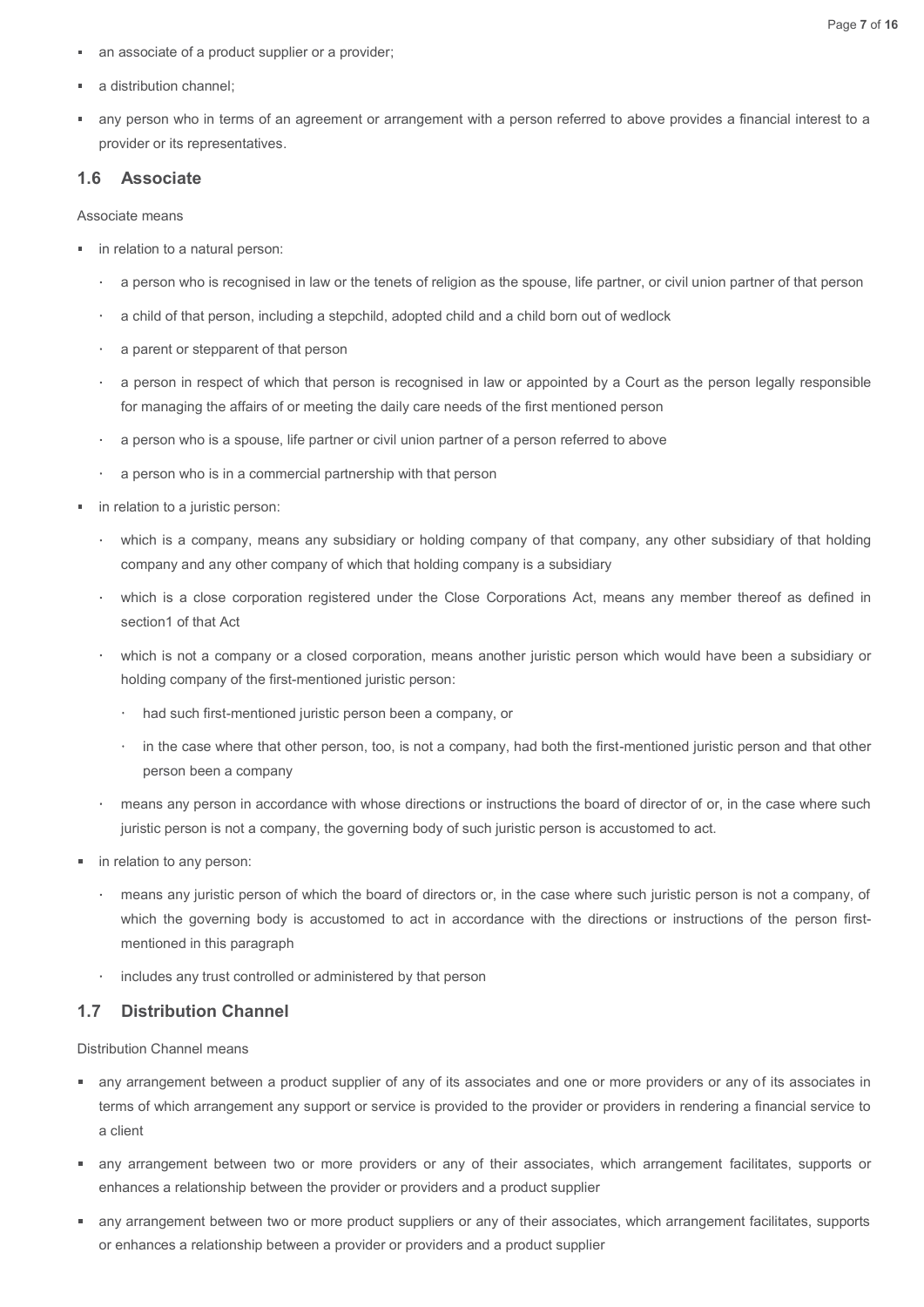## 2. PURPOSE OF A CONFLICT OF INTEREST MANAGEMENT POLICY

In terms of Section 3A(2) every provider, other than a representative, must adopt, maintain and implement a conflict of interest management policy which complies with the provisions of the Financial Advisory and Intermediary Services Act, 37 of 2002.

In terms of the General Code of Conduct a provider and a representative must avoid, and where this is not possible, mitigate any conflict of interest between the provider and a client, or a representative of the provider and his, her or its clients.

The FSP and its representatives are committed towards acting within the best interests of our clients and to avoid all conflict of interests in relation to the provision of financial services. Where we are unable to avoid a conflict of interest, we will take all necessary precautions to ensure that any actual or potential conflict of interest is mitigated and adequately disclosed to our clients. The FSP and its representatives are committed towards acting within the best interests of our clients and to avoid all correctes in relation to the provision of financial services. Where we are unable to avoid a conflict o

In order to ensure the continued demonstration of our commitment, management has adopted a Conflict of Interest Management policy to provide for the effective management of any actual or potential conflicts of interest that may arise wholly or partially, in relation to the provision of financial services.

The purpose of the Conflict of Interest Management Policy is therefore to:

- establish internal controls and mechanisms towards the identification of conflicts of interest
- establish measures to avoid conflicts of interest, and where avoidance is not possible, to provide the reasons therefore
- establish measures to ensure that any unavoidable conflicts of interest are mitigated ×
- establish measures to ensure the proper disclosure of any conflicts of interest
- establish processes, procedures and internal controls to facilitate compliance with the policy
- 

#### 3. IDENTIFYING A CONFLICT OF INTEREST

#### 3.1 INDIVIDUAL IDENTIFICATION

The primary responsibility for the identification of a conflict of interest rests with the representatives, employees and individual members of the governing body of the FSP.

Throughout the process of rendering a financial service to a client, a representative must apply his or her mind to answering the following questions:

- is there any situation that exists that influences the objective performance of my obligations to my client?
- is there any situation that exists that prevents me from rendering an unbiased and fair financial service to my client?
- is there any situation that exists that prevents me from acting in the best interest of my client?

If the answer to all three questions is "no", then there is no conflict of interest associated with the financial service and the representative may proceed.

If the answer to any one of the three questions is "yes", the representative must proceed to answer the following additional questions:

- is the situation caused as a result of an actual or potential relationship with a third party? (see definition of "third ■ is there any situation that exists that influences the objective performance of my obligations to my<br>
■ is there any situation that exists that prevents me from rendering an unbiased and fair financial se<br>
■ is there an
- is the situation caused by an actual or potential financial or ownership interest? (see definition of "financial interest"

If the answer to any one of these questions is "yes", an actual or potential conflict of interest will have been identified.

#### 3.2 FURTHER GUIDANCE ON IDENTIFYING A CONFLICT OF INTEREST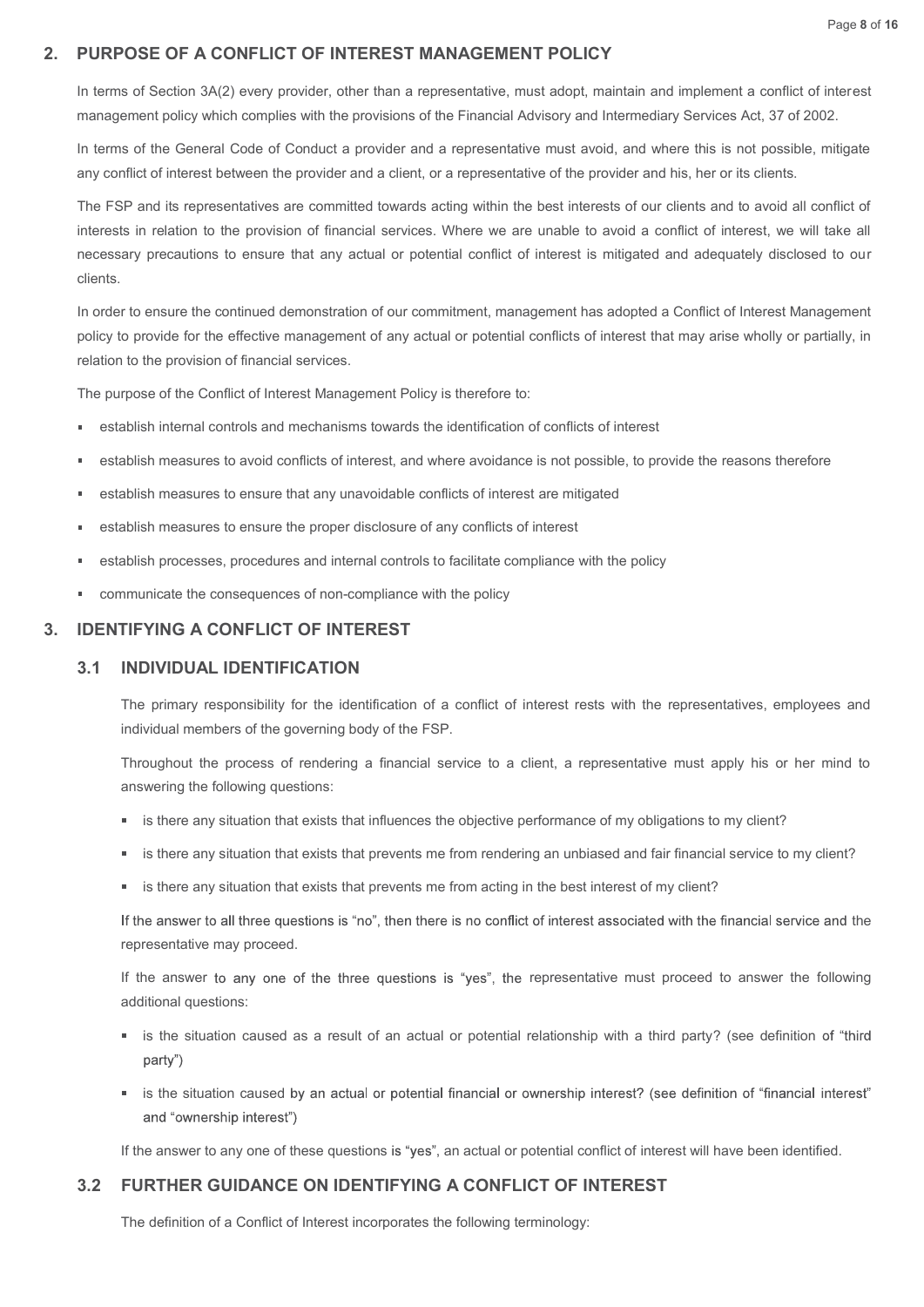- ..............influence the "objective performance" of his, her or its obligations to that client....
- ..............prevent a provider or representative from rendering an "unbiased and fair financial service" to that
- 

It is generally understood that the word "objective" refers to a situation where an individual's personal feelings or opinions are completely removed from the equation. The "objective performance" of an FSP or representative's obligations therefore implies a situation where financial services are rendered without any untoward influences.

The word "bias" or "biased" is understood to mean a form of prejudice towards a particular person or viewpoint, whereas the word "fair" or "fairness" indicates a situation of just circumstances or being treated on an equal footing. An unbiased financial service therefore implies a financial service that does not lend itself to a particular persuasion, where no reasonable justification for such persuasion can be found. Similarly, a fair financial service implies a situation where the same conclusion or outcome will consistently present itself given the exact same set of circumstances. client.....<br>
summinduding but not limited to a "financial interest"<br>
generally understood that the word "objective" refers to a situation where an individual's personal feelings or opinions<br>
completely removed from the equ

Subject to section  $3A(1)(c)$  of the General Code of Conduct, the FSP and its representatives may only receive or offer the following "financial interest" from or to a "third party":

- **Commission** authorised under the Long-term Insurance Act, Short-term Insurance Act or under the Medical Schemes Act
- those fees are reasonably commensurate to a service being rendered
- **fees** for the rendering of a financial service in respect of which commission or fees referred to above is not paid, if those fees:
	- are specifically agreed to by a client in writing; and
	- may be stopped at the discretion of that client
- **fees or remuneration** for the rendering of a service to a third party, which fees or remuneration are reasonably commensurate to the service being rendered
- an immaterial financial interest (subject to any other law)
- a financial interest, not referred to above for which a consideration, fair value or remuneration that is reasonably commensurate to the value of the financial interest, is paid by that FSP or representative at the time of receipt thereof

The FSP will not offer any financial interest to its representatives for:

- qiving preference to the quantity of business secured for the FSP to the exclusion of the quality of the service rendered to clients; or
- giving preference to a specific product supplier, where a representative may recommend more than one product supplier to a client; or
- giving preference to a specific product of a product supplier, where a representative may recommend more than one product of that product supplier to a client.

#### 3.3 INTERNAL CONTROLS TO IDENTIFY CONFLICTS OF INTEREST

The FSP has implemented the following internal controls to identify actual or potential conflicts of interest that may arise:

- The governing body of the FSP conducts annual reviews on all contracts held with third parties in order to assess whether the contractual relationship in any way influences the FSP's objective performance towards its clients
- " The governing body of the FSP conducts annual reviews on all contracts held with third parties in order to assess whether the contractual relationship in any way influences the FSP's ability to render fair and unbiased financial services towards its clients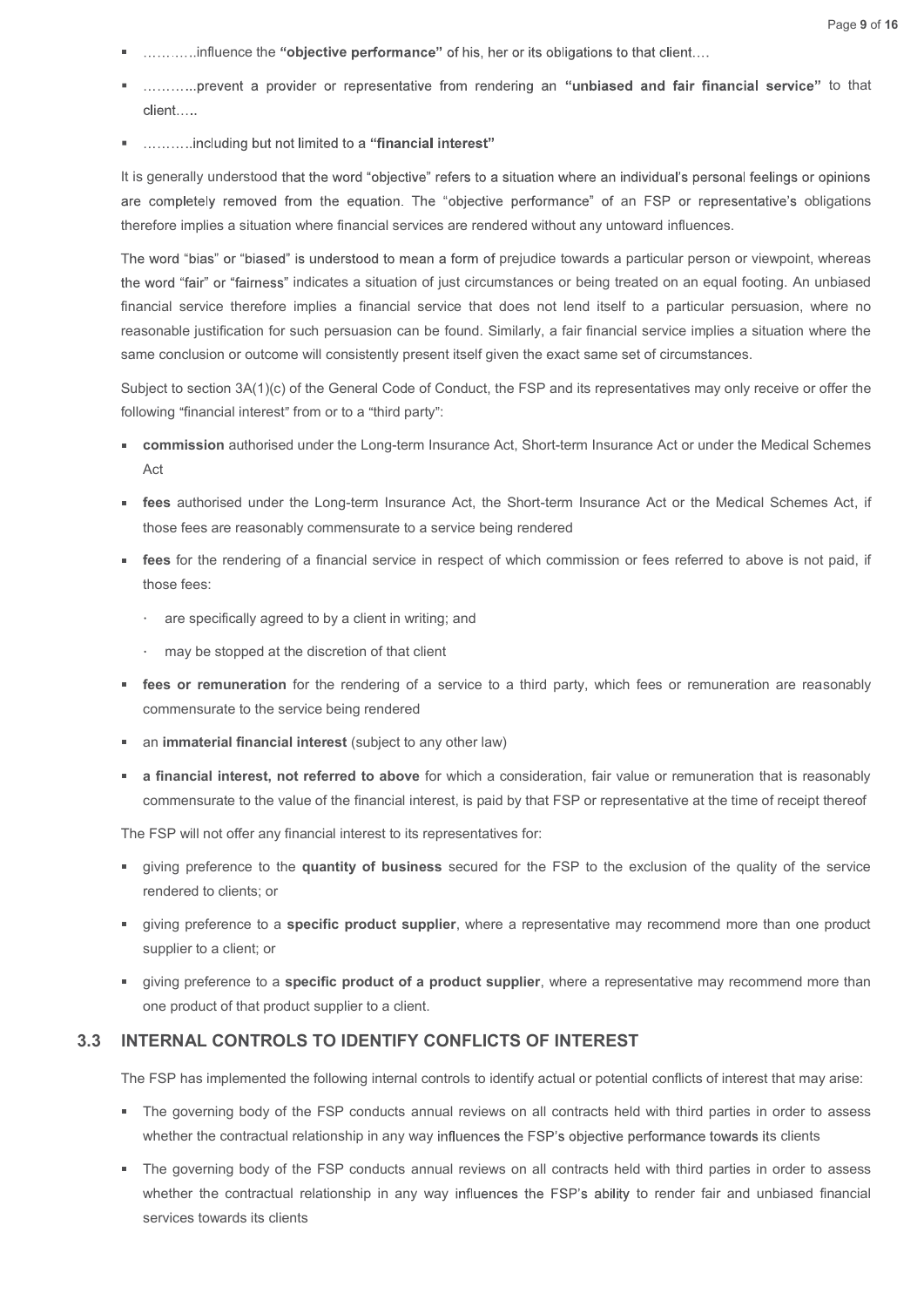- The governing body of the FSP conducts annual reviews on all contracts held with third parties in order to assess whether the contractual relationship in any way influences the FSP's ability to act in the best interest of the client
- Page 10 of 16<br>The governing body of the FSP conducts annual reviews on all contracts held with third parties in order to assess<br>whether the contractual relationship in any way influences the FSP's ability to act in the bes between the FSP and a third party. The purpose of the review is to assess whether the relationship in any way influences the FSP's objective performance towards its clients
- The governing body of the FSP conducts annual reviews on all relationships where an ownership interest exists between the FSP and a third party. The purpose of the review is to assess whether the relationship in any way influences the FSP's objective performance towards its clients<br>The governing body of the FSP conducts annual reviews on all relationships where an ownership interest exists<br>The governing body of the FSP and a third party,
- Conflict of Interest declarations are signed by all relevant personnel on a quarterly basis. The purpose of collecting Conflict of Interest declarations is to assist the FSP and the appointed Compliance Officer to identify actual or potential conflicts of interest
- A list of the FSP's associates is attached as an annexure hereto. The list is reviewed on an annual basis
- A list of all third parties in which the FSP holds an ownership interest is attached as an annexure hereto. The list is reviewed on an annual basis
- A list of all third parties that holds an ownership interest in the FSP is attached as an annexure hereto. The list is reviewed on an annual basis
- The FSP maintains a Gift Register. All gifts received from a third party with an estimated value of R500 or more will be recorded in the FSP's Gift Register. The Gift Register is kept in the FSP's Compliance Manual
- governing body of the FSP and the FSP's Compliance Officer, any actual or potential conflicts of interest as soon as they become aware of such situation All is the manual basis<br>
A list of all third parties that holds an ownership interest in the FSP is attached as an annexure hereto. The list is<br>
A list of all third parties that holds an ownership interest in the FSP is at The Formation of the FSP's complement of the FSP's complement of the evaluation and the evaluation and the evaluation of the evaluation of the evaluation of the FSP s Complement (Key Individuals and Representatives) are re

#### 4. AVOIDING AND MITIGATING A CONFLICT OF INTEREST

Once an actual or potential conflict of interest has been identified, the following procedures will be followed in order to determine whether the conflict of interest is avoidable:

- The governing body of the FSP will convene and evaluate the actual or potential conflict of interest in an open and honest manner
- 
- The governing body of the FSP will apply its mind and determine by way of majority vote whether the FSP is in a position to avoid the actual or potential conflict of interest
- in favour of unavoidability:
	- The possible negative impact it will have on the FSP's clients where the actual or potential conflict of interest is deemed to be unavoidable
	- The possible negative impact it will have on the integrity of the financial services industry where the actual or potential conflict of interest is deemed to be unavoidable
- Where the governing body of the FSP has determined that the actual or potential conflict of interest is in fact avoidable, the following processes will be followed:
	- The governing body will remove the underlying cause or situation that results in the actual or potential conflict of interest as soon as reasonably possible
	- Any immediate negative impact or prejudice towards clients pending the removal of the actual or potential conflict of interest will be kept to a minimum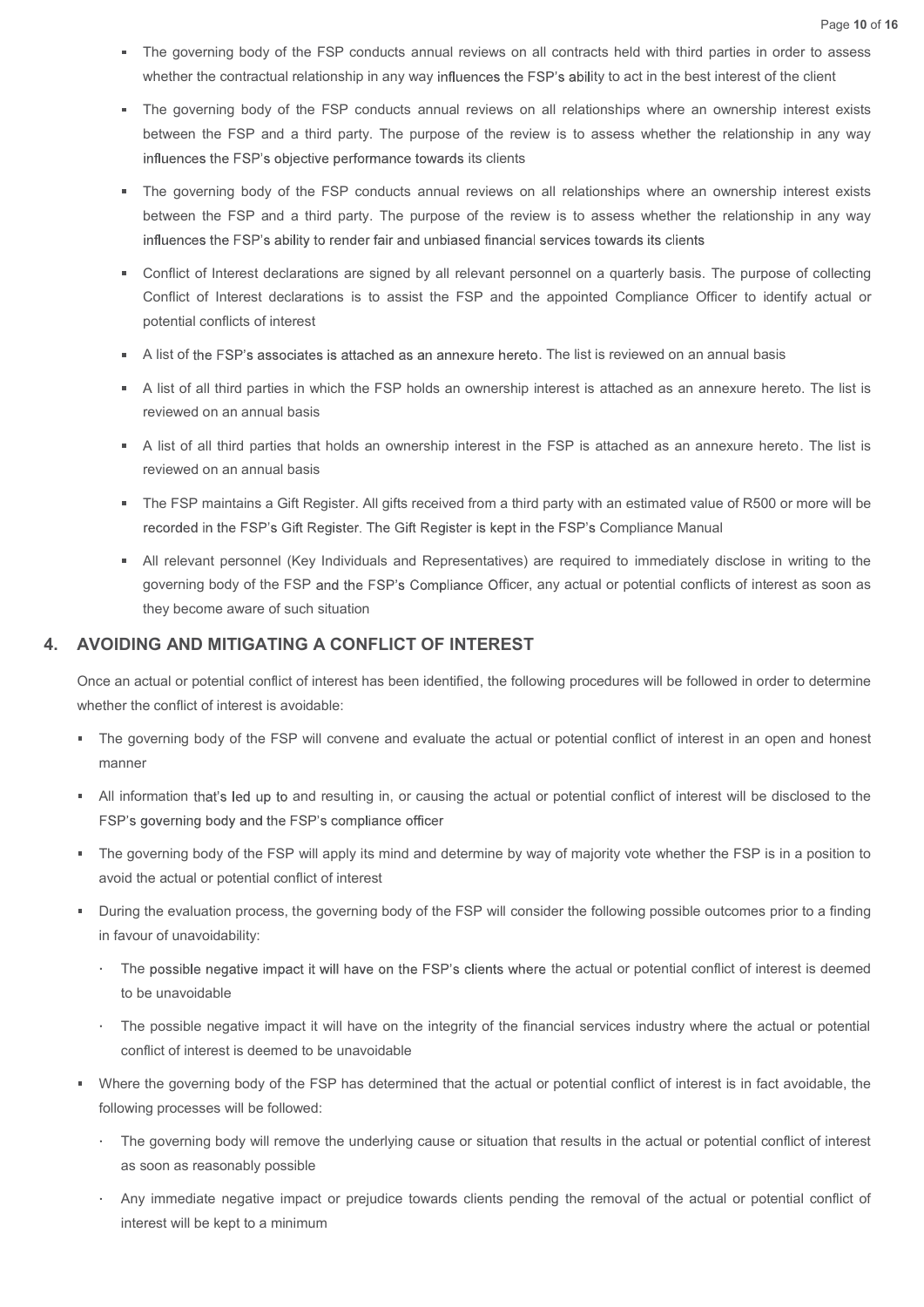- The reasons why the actual or potential conflict of interest was determined to be avoidable will be recorded in the FSP's Compliance Manual
- Similar circumstances that has led up to the actual or potential conflict of interest will be avoided in the future
- Where the governing body of the FSP has determined that the actual or potential conflict of interest is unavoidable, the following processes will be followed:
	- The governing body of the FSP and the FSP's compliance officer will convene and determine the measures that will be implemented in order to mitigate the actual or potential conflict of interest as far as reasonably possible
	- The reasons why the actual or potential conflict of interest was considered to be unavoidable will be recorded in the
- Any measures implemented towards mitigating the actual or potential conflicts of interest will include the following arrangements:
- The status of whether the actual or potential conflicts of interest's is still deemed to be unavoidable shall be reassessed on a continuous basis United to the FSP in the FSP in the FSP and the FSP is compliance of the reduct of interests will be of the rest in a spoording pockets.<br>The governing body of the FSP and the FSP's compliance officer will converte and dete
	- Where a previously deemed unavoidable actual or potential conflicts of interest is subsequently deemed to be avoidable, such actual or potential conflict of interest shall immediately be avoided
	- All representatives will be notified of any actual or potential conflicts of interest as well as the reasons for its unavoidability
	- potential conflict of interest exist
	- The FSP and/or the FSP's compliance officer shall report on the status of the actual or potential conflict of interest in the

#### 5. DISCLOSURE OF CONFLICTS OF INTEREST

It is acknowledged that while disclosure alone will often not be enough, disclosure must be treated as an integral part of managing conflicts of interest. The FSP is therefore committed to ensure that clients are fully informed about actual or potential conflicts of interest in relation to the provision of financial services. arrangements:<br>
The status of whether the actual or potential conflicts of interest's is still deeme<br>
on a continuous basis<br>
Where a previously deemed unavoidable actual or potential conflicts of interest<br>
such actual or po

- **The FSP shall disclose to a client any conflict of interest in respect of that client**
- The disclosure shall be made in writing at the earliest reasonable opportunity. The disclosure may be communicated by way of appropriate electronic media
- The disclosure shall include the nature of any relationship or arrangement with a third party that gives rise to a conflict of interest
- The disclosure shall be made in sufficient detail to enable the client to understand the exact nature of the relationship or arrangement and the conflict of interest
- The disclosure shall include the measures taken to avoid or mitigate the conflict
- The disclosure shall include any ownership interest or financial interest, other than an immaterial financial interest, that the FSP or representative may be or become eligible for
- " The disclosure shall include a reference to the FSP's Conflict of Interest Management Policy and how it may be accessed

#### 6. COMPLIANCE MEASURES

The measures implemented towards ensuring the FSP's continued compliance with the Conflict of Interest Management Policy rests with the governing body of the FSP. The FSP's appointed Compliance Officer will monitor the FSP's continued compliance with the policy on an ongoing basis.

The FSP has adopted the following internal controls and processes: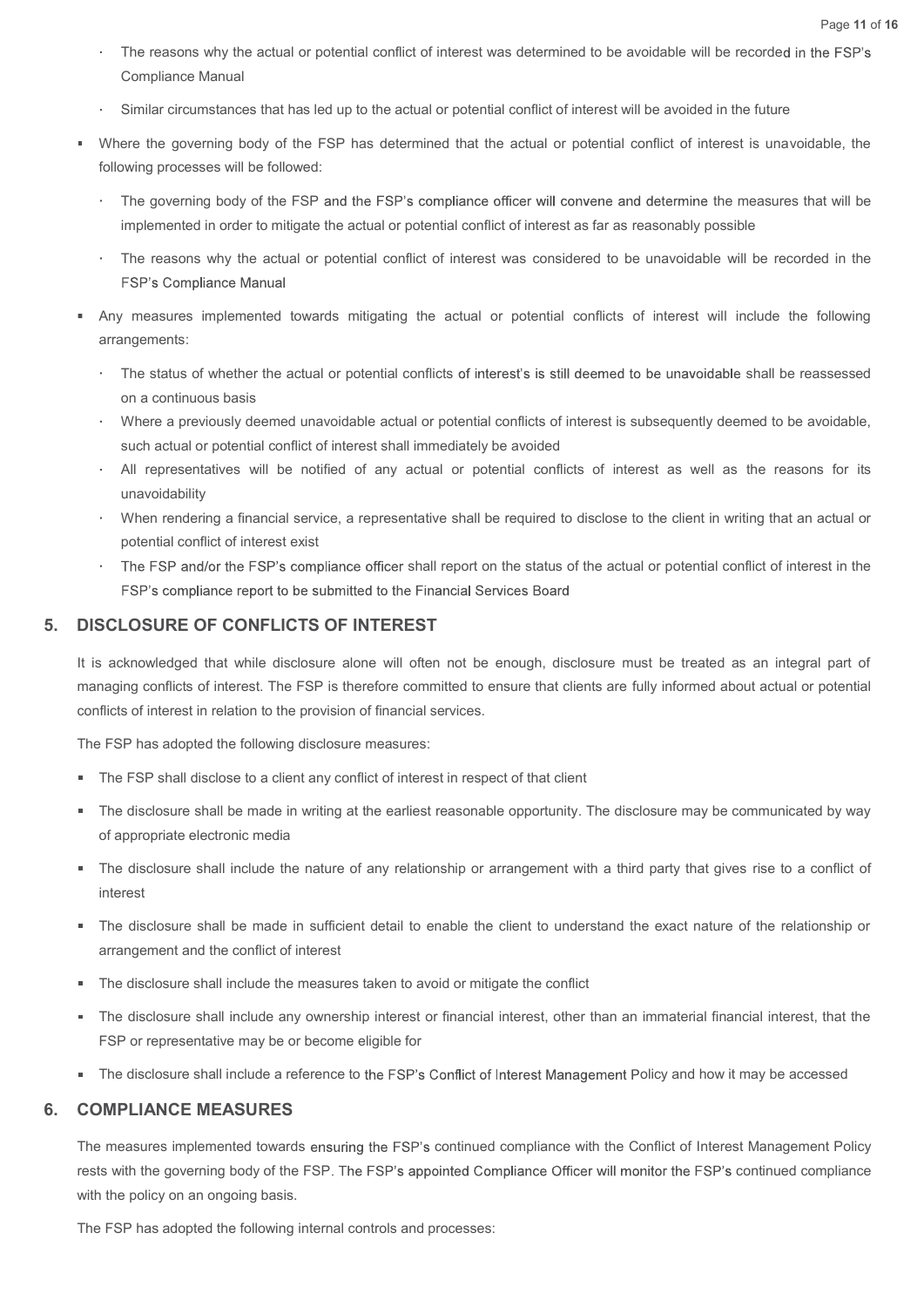- The governing body of the FSP shall ensure that the Conflict of Interest Management Policy is kept in the FSP's Compliance Manual
- The governing body of the FSP shall ensure that all relevant personnel read the Conflict of Interest Management Policy and understand their duties in respect thereof
- The governing body of the FSP shall ensure that all personnel, and where appropriate, associates are made aware of the contents of the Conflict of Interest Management Policy and shall provide personnel with training and educational material where deemed appropriate The governing body of the FSP shall ensure that the Conflict of Interest Management Policy is kept in the Manual<br>The governing body of the FSP shall ensure that all relevant personnel read the Conflict of Interest Manageme
- The governing body of the FSP shall ensure that all Conflict of Interest declarations are signed by relevant personnel on a quarterly (3 monthly) basis
- Where an employee or representative have any concerns whether or not an actual or potential conflict of interest might arise in a particular situation, the employee or representative will be required to refer his or her concern to the FSP's Compliance **Officer**
- The governing body of the FSP shall ensure that a list of all the FSP's associates is annexed to the Conflict of Interest
- The governing body of the FSP shall ensure that a list of all the parties in which the FSP holds an ownership interest is annexed to the Conflict of Interest Management Policy and that a review of the list shall be conducted annually
- The governing body of the FSP shall ensure that a list of all third parties that holds an ownership interest in the FSP is annexed to the Conflict of Interest Management Policy and that a review of the list shall be conducted annually
- The governing body of the FSP shall continue to maintain a Gift Register and shall ensure that all gifts received from a third party with an estimated value of R500 or more are recorded in the FSP's Gift Register
- The governing body of the FSP shall ensure that the proper disclosures are made to the client regarding actual or potential  $\blacksquare$ conflicts of interest
- The Conflict of Interest Policy shall be regularly reviewed by the appointed Compliance Officer, and where necessary, updated to ensure that the measures contained herein remains effective
- The governing body of the FSP shall publish its Conflict of Interest Management Policy in appropriate media and ensure that it is easily accessible for public inspection at all reasonable times
- " The governing body of the FSP shall ensure that the Conflict of Interest Management Policy is reviewed on at least an annual basis

#### 7. CONSEQUENCES OF NON-COMPLIANCE

Where there is reason to believe that an employee or representative has failed to disclose an actual or potential conflict of interest via the proper communication channels, the FSP will proceed to investigate and take any appropriate steps it deems necessary to limit any financial prejudice that may be suffered by the FSP, its clients or any other third party.

Where an investigation concludes that an employee or representative of the FSP has indeed failed to disclose an actual or potential conflict of interest, the FSP shall immediately take appropriate disciplinary steps and corrective actions against such employee or representative. Any failure by an employee to comply with the Conflict of Interest Management Policy will be considered serious form of misconduct and a dismissible offence.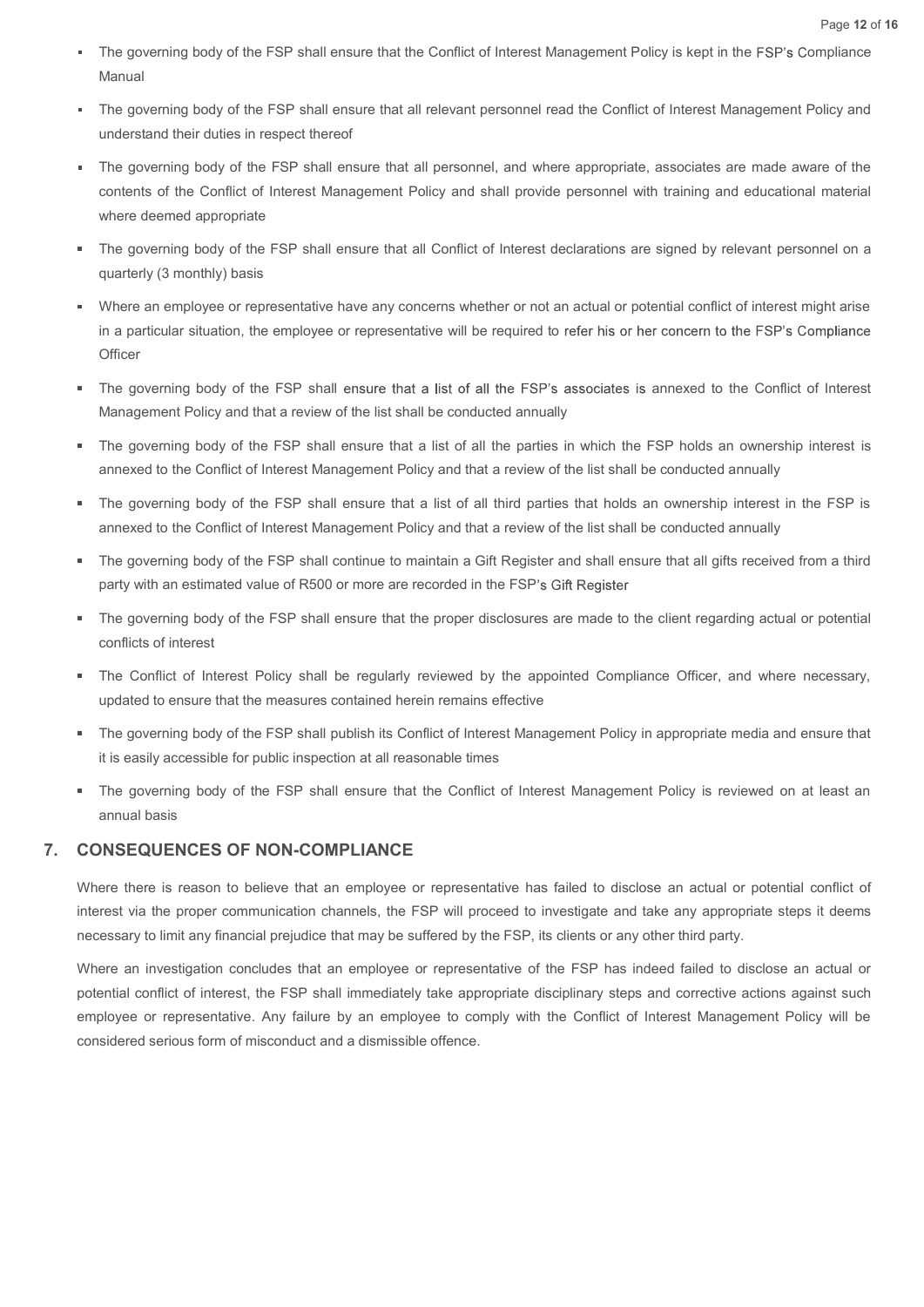# 8. ANNEXURE A: LIST OF ASSOCIATES

In terms of Section 3A(2)(b)(iii) of the General Code of Conduct, a Conflict of Interest Management Policy must include a list of all the FSP's associates.<br>Please refer back to the definition of an "associate" and list all the FSP's associates, as well as the nature of the associate

relationship:

KINGSON CAPITAL PARTNERS (PTY) LTD

| Key Individual Signature: |  |  |
|---------------------------|--|--|
|                           |  |  |
| Date:                     |  |  |
|                           |  |  |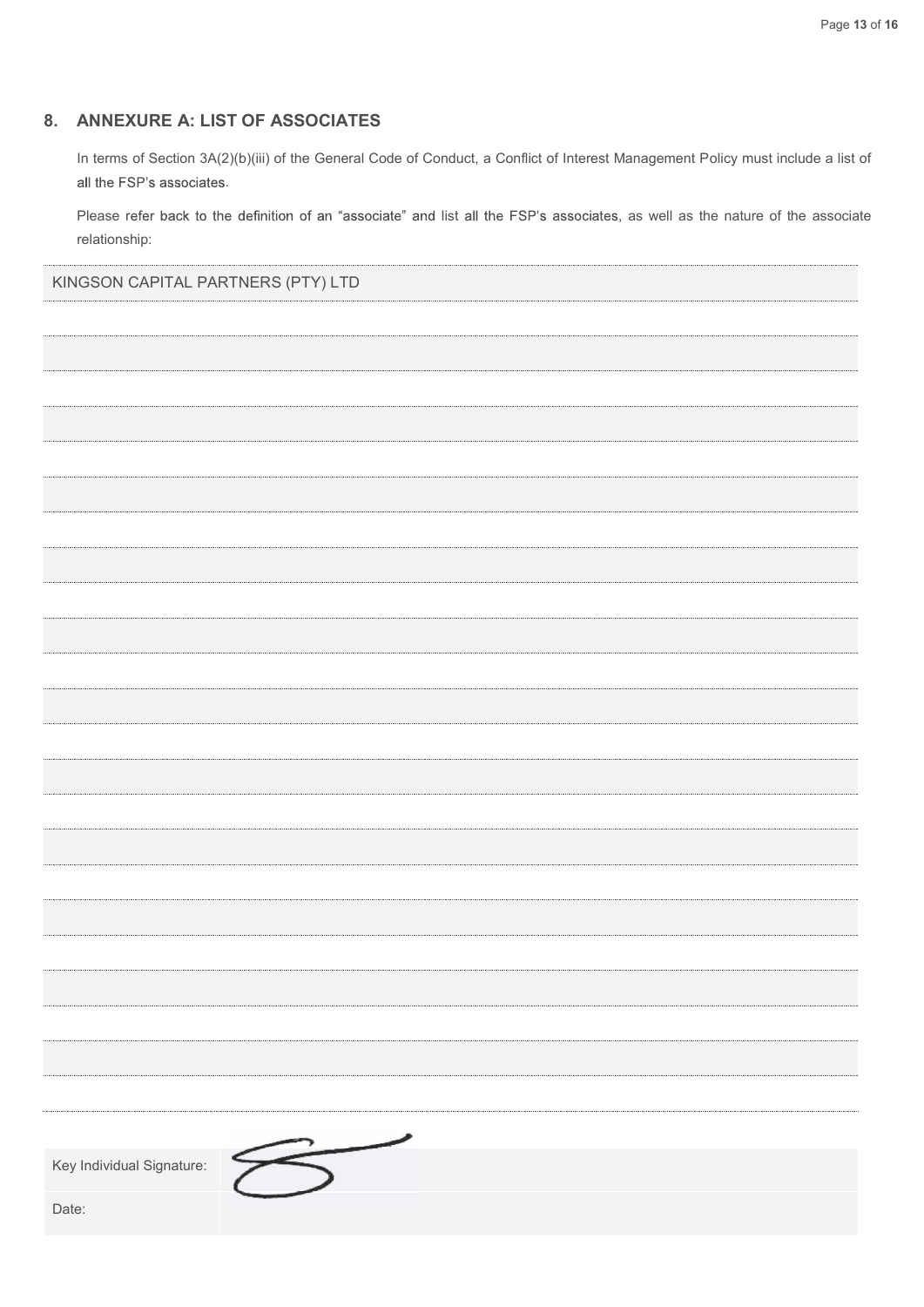# ANNEXURE B: OWNERSHIP INTERESTS HELD BY THE FSP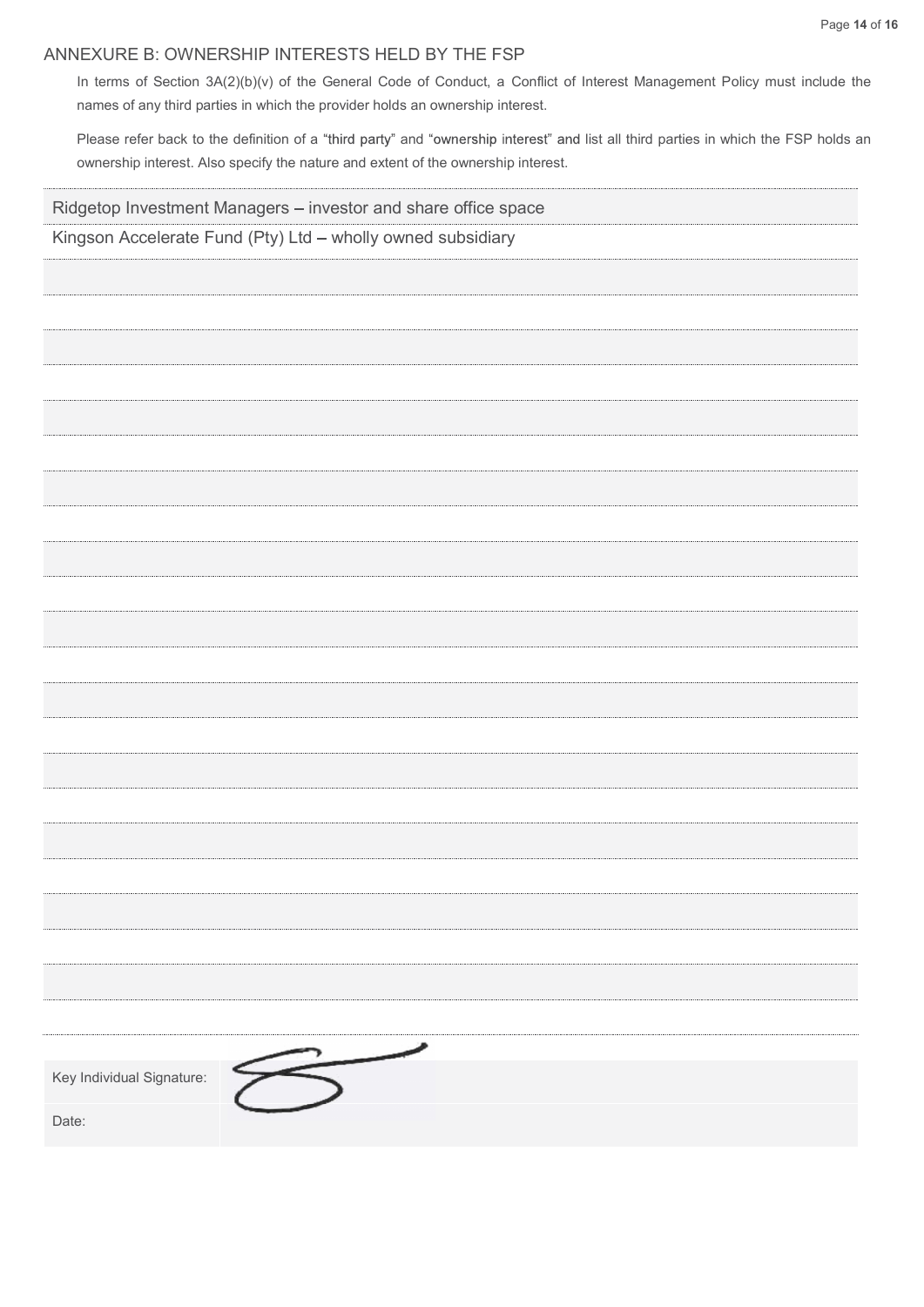# 9. ANNEXURE C: OWNERSHIP INTEREST HELD IN THE FSP

In terms of Section 3A(2)(b)(vii) of the General Code of Conduct, a Conflict of Interest Management Policy must include the names of any third parties that holds an ownership interest in the provider.

Please refer back to the definition of a "third party" and "ownership interest" and list all third parties that hold an ownership interest in the FSP. Also specify the nature and extent of the ownership interest.

| Kingson Capital Partners - as Limited Partner investor |
|--------------------------------------------------------|
|                                                        |
|                                                        |
|                                                        |
|                                                        |
|                                                        |
|                                                        |
|                                                        |
|                                                        |
|                                                        |
|                                                        |
|                                                        |
|                                                        |
|                                                        |
|                                                        |
|                                                        |
|                                                        |
|                                                        |
|                                                        |
|                                                        |
|                                                        |
|                                                        |
|                                                        |
| Key Individual Signature:                              |
| Date:                                                  |